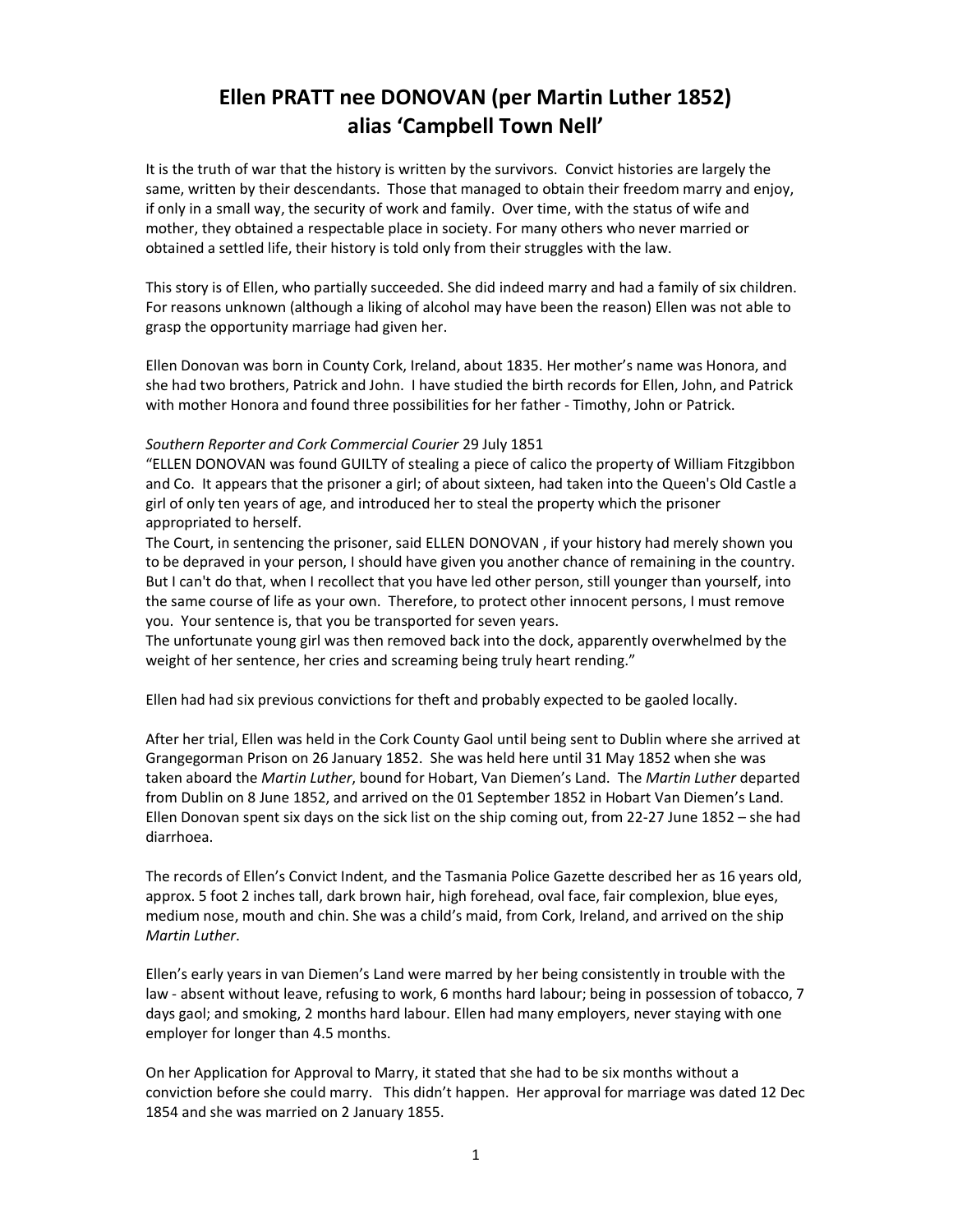On 02 January 1855 Ellen Donovan married John Pratt at Ross, Van Diemen's Land. John was born in Leicestershire in 1823, and was an ex-convict. His mother was Elizabeth and he had a brother James and a sister Elizabeth. He had been transported for seven years for selling a watch knowing it was stolen. He arrived in Van Diemen's Land on 20 August 1843 aboard the Gilmore on its 3<sup>rd</sup> voyage with convicts. John was consigned to work in the Westbury area of northern Tasmania during his sentence. He received his Ticket of Leave on 21 December 1847, after having had his first one revoked on 27 April 1847. He was granted his Certificate of Freedom on 03 August 1849.

Ellen and John lived in the Midlands district of Tasmania where they raised their family of six children; Elizabeth born 27 January 1856 at Oatlands, John 1 January 1858 at Oatlands, Ellen 16 November 1860 at Campbelltown, Sarah 28 April 1862 at Campbelltown, Alice 7 October 1864 at Campbelltown, and Thomas James 31 December 1866 at Oatlands.

Ellen received her Ticket of Leave on 8 June 1858. This was also noted in the Cornwall Chronicle, Launceston (1835-1880) Saturday 23 June 1855

The family were living in the Campbell Town District, when daughter Sarah made a sampler on which she stitched: Campbell Town. Riccarton Sarah Pratt.1.9.1875

During 1878 John Pratt and their six children emigrated to New Zealand, without Ellen. Ellen stayed in the Campbell Town area where she spent most of her life. When she separated from the family and where she lived and how she lived is unknown.

Various newspaper reports Ellen as Ellen Waters, alias Harrison, alias Pratt, alias Donovan, alias 'Campbell Town Nell'.

The Hobarton Mercury (Tas: 1854-1857) Wednesday 20 August 1856 Disturbers of the Peace – Margaret Casper and Ellen Pratt, of the one gender, and Thomas Richardson, Daniel Reed, and E. Ashley, of the other gender, were required to pay 5s each to the Treasury, which they graciously consented to do.

The Hobarton Mercury (Tas: 1854-1857) Wednesday 15 October 1856 Disturbing the Peace – Four females named Elizabeth Phillips, Ellen Pratt, Emma West, and Mary Cormack were charged with disturbing the peace in Liverpool Street about 1 o'clock on Tuesday morning. They pleaded guilty to save time, and were each fined 5s.

The Mercury (Hobart, Tas) Tuesday 8 January 1861 POLICE OFFICE – Monday 7 January 1861 Stealing Money – Ellen Pratt was charged with stealing £12 on the 6<sup>th</sup> inst., from the person of one William White. Discharged on Tuesday 8 January 1861

Police Records – 7 May 1866 aged 35 years (sic), at Oatlands, Stealing, 3 months in Hobart, discharged 1 August 1866

Police Records – 4 March 1867 aged 35 years (sic), at Green Ponds, Idle and Disorderly, 3 months at Hobart, discharged 29 May 1867

Police Records – 19 July 1869 aged 35 years (sic), at Oatlands, Stealing, 6 months at Hobart, discharged 12 January 1870

The Tasmanian Times (Hobart Town, Tas 1867-1870) Thursday 6 January 1870 Page 2 POLICE COURT Wednesday, 5<sup>th</sup> January 1870 (Before the Stipendiary Magistrate) STREET DRUNKARDS Ellen Pratt, John Doyle , and John Thomas, were charged, the two former with being drunk and disorderly, and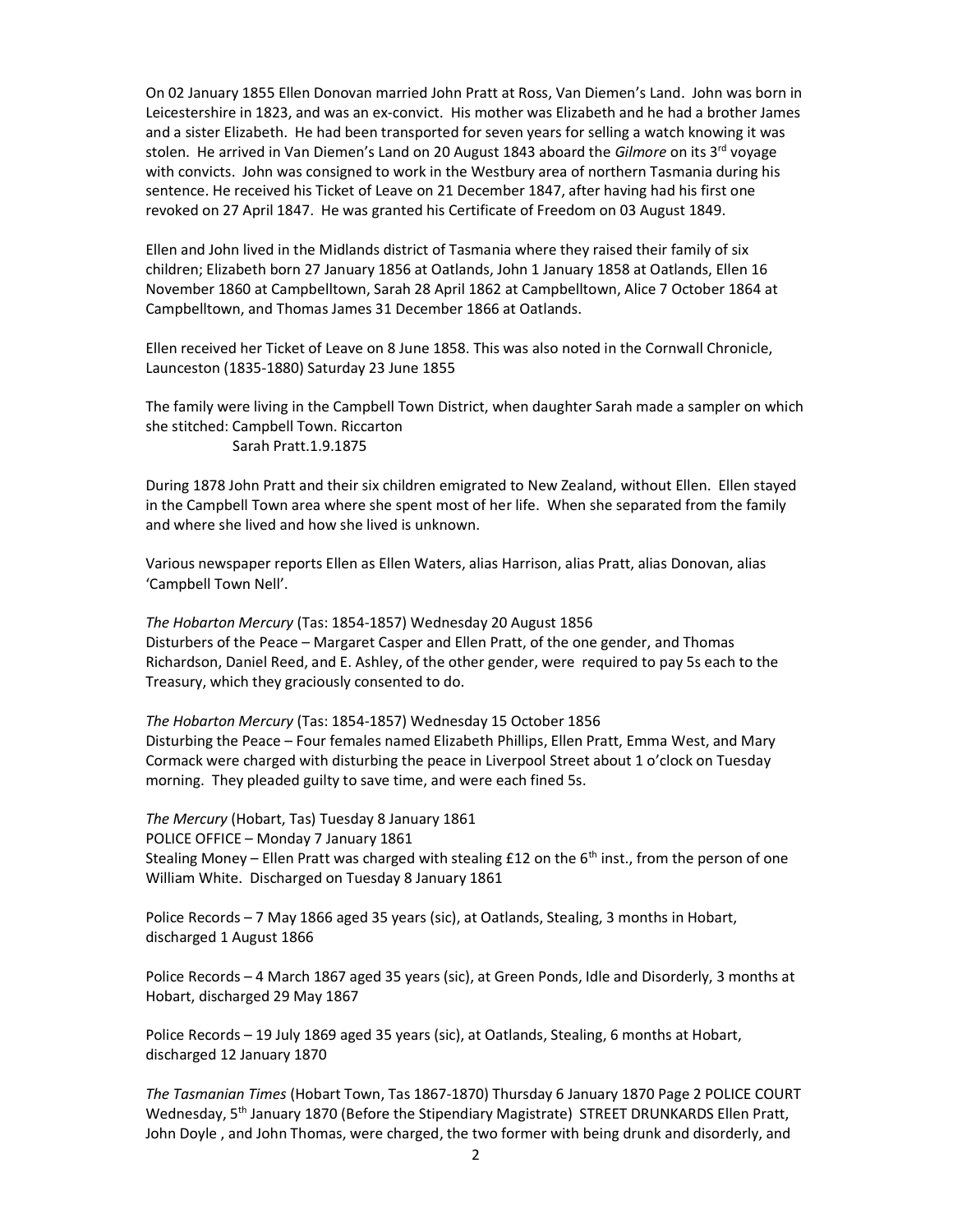the latter drunk and incapable in streets and public places, were fined 5s each, with the usual in default.

Police Records – 5 January 1871 aged 40 years, at Oatlands, Resisting Police, 7 days at Oatlands, discharged 14 January 1871

Police Records – 9 September 1871, aged 40 years, at Oatlands, Larceny, 12 months, served at Hobart, discharged 18 August 1872

The Tasmanian Tribune (Hobart Town 1872-1876) Monday 16 September 1872 Page 2 POLICE COURT

Before Hon.A. Kennerley, Esq., Mayor. John Kerr and Ellen Pratt, for disturbing the peace on the 14<sup>th</sup> inst. were fined 10s with the alternative of seven days to the House of Correction.

Launceston Examiner (Tas 1842-1899) Thursday 14 June 1877 Page 3 CAMPBELL TOWN POLICE COURT. ...Idle and Disorderly - Ellen Pratt, having been in custody since Friday last on the above charge, was released from custody, the police not pressing the charge.

All these occurred while her husband and children were still in the Campbell Town area. Things were no better after they left for New Zealand.

Police Records – 21 July 1879 aged 40 years (sic), at Campbell Town, Larceny, 3 months, discharged 22 October 1879

The Mercury (Hobart, Tasmania) Thursday 24 July 1879 wrote: CAMPBELL TOWN (From our own correspondent)

…The redoubtable Mrs. Pratt, the terror of the police, and the Midland Kellys (so says the 'Medium") took a ride in the police trap to-day, as far as the railway station, en route for Launceston, where she spends the greater part of the year in durance vile, to the great relief of Campbell Town in general, and the police in particular, who have found from experience that the best way is to let her play up well, till she does something to secure a sentence of such a length that she has to go to town to do it. The police trap is a rather unique arrangement, something after the hearse style (in fact, it has brought a body in for inquest), something like a long box on two wheels, with lids slanting like the roof of a house, just holds one body comfortably, and with a couple of policemen in the pole, instead of Jerusalem ponies, trots awkward characters off in very easy style. And as Mrs Pratt has a great objection going with, or even being seen in the company of policemen in general, the trap was brought into requisition and – well, once in that, you must go.

Launceston Examiner (Tas 1842-1899) Monday 20 October 1879 Page 3 POLICE COURT Saturday, October 18. Before the Hon, Chas Meredith, Acting R.M. Drunkards – Jessie Robins and William Marsden were fined 10s and 5s respectively for being drunk and incapable on Friday. Ellen Pratt, similarly charged, was admonished and discharged.

Police Records - 4 November 1879 aged 55 years (sic), at Campbell Town, Idle and Disorderly, 6 months at Launceston, discharged 28 Apr 1880

Police Records – 29 June 1880 aged 44 years (sic), at Campbell Town, Annoying passers-by, 6 months at Launceston, discharged 29 December 1880

Launceston Examiner (Tas 1842-1899) Friday 24 December 1880 Page 2 MINING MEETINGS Longford. Police Court – The Police Magistrate occupied the Bench at this Court yesterday morning, a drunkard, Ellen Pratt was mulcted in the sum of 5s, or 24 hours solitary confinement.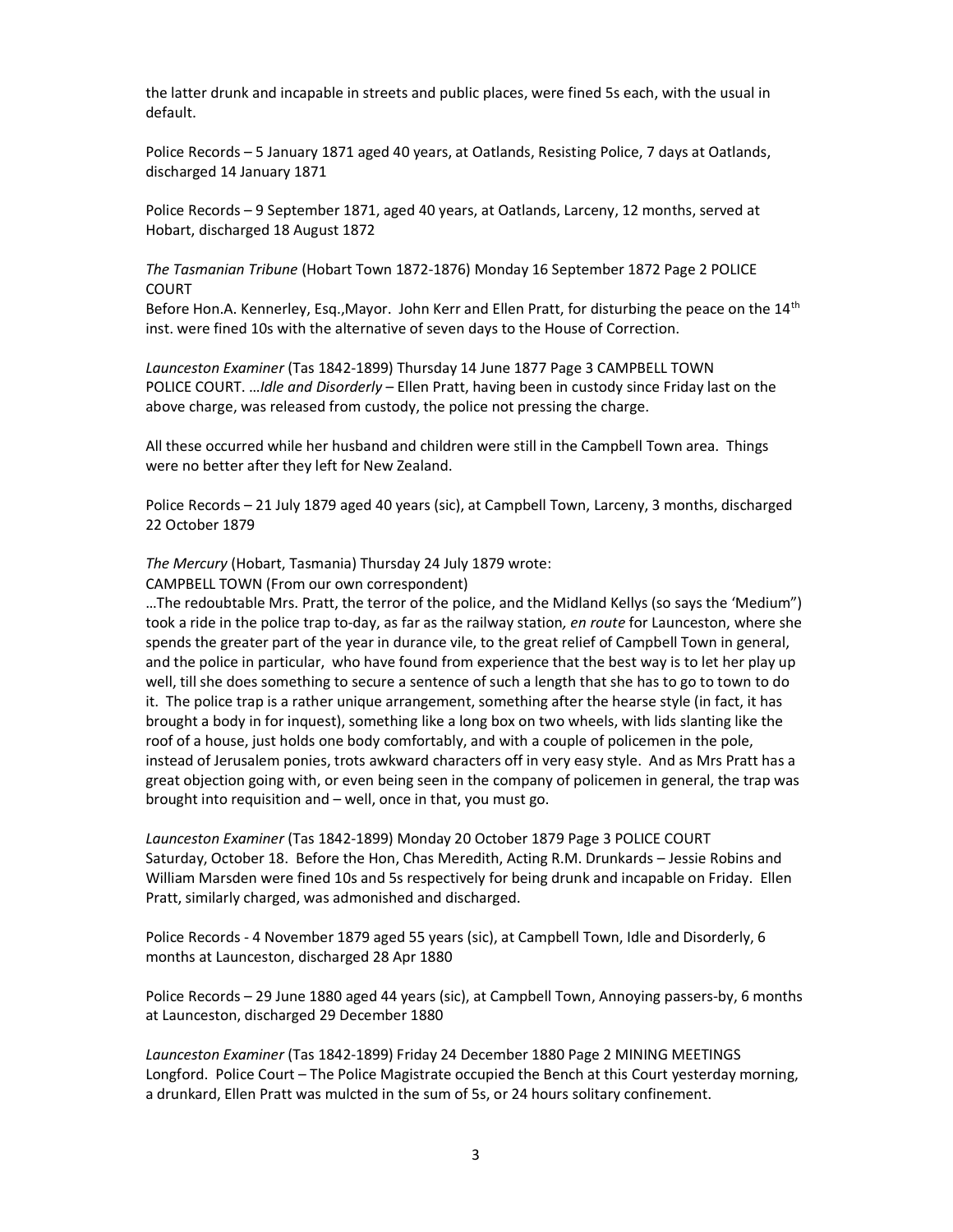Launceston Examiner (Tas 1842-1899) Friday 7 May 1886 Page 3 LAUNCESTON POLICE COURT Thursday May 6. Before Mr K. Whitfold, J.P. INEBRIATES – Arthur Gorman and Ellen Pratt were fined 5s or 24 hours' imprisonment for having been drunk.

The North West Post (Formby, Tas 1887-1916) Saturday 7 March 1891 Page 2 LOCAL AND GENERAL At the Forth police court, on Wednesday, before W. C. Alcock, J.P., a well-known character named Ellen Waters, alias Ellen Pratt, alias Campbell Town Nell, was brought up on a charge of being drunk and disorderly, and was fined 5s, with the alternative being three days imprisonment. A second charge of obscene language was preferred against the accused. She pleaded guilty, and was fined 10s, in default seven days imprisonment.

The North West Post (Formby Tas 1887-1916) Saturday 12 September 1891 Page 2 LOCAL AND GENERAL

At the Ulverstone Police Court on Thursday, before H.L.Crowther, Esq., S.M., and P Callaghan, Esq., J.P., John Harrison pleaded guilty to using obscene language and was fined 5s, with the alternative of twenty-four hours' imprisonment. An old offender named Ellen Harrison, alias Nell Pratt, alias Campbell Town Nell, pleaded guilty to being drunk and disorderly, and was fined 10s, with the alternative of forty-eight hours' imprisonment.

Police Office Zeehan - 27 March 1895 Offensive Language; 3 months

Zeehan and Dundas Herald (Tas 1890-1922) Thursday 28 March 1895 Page 3 POLICE COURT Before E.H Fowell, S.M., and A. Morrisby, J.P.... Ellen Pratt *alias* Donovan, *alias* Harrison, *alias* "Campbell Town Nell" was charged with using obscene language, and was fined 41s, in default three months' imprisonment.

Note, for Ellen to get to Zeehan, she would have travelled by ship to Strahan, then train to Zeehan. There was no railway from Zeehan to Burnie before 1897, when they started the northern line, and it was opened in 1900.

Police Records – 4 March 1896 aged 59 years, at Deloraine, Larceny, 1 month at Launceston, discharged 7 April 1896

Daily Telegraph (Launceston Tas 1883-1928) Thursday 5 March 1896 Page 4 DELORAINE At the Police Court on Wednesday, before Messrs John Hart and James Lovejoy (Miss M Fitzgerald acting bench clerk). Ellen Harris alias Pratt was charged with stealing a piece of calico from the shop of Mr R.P. Furmage, Deloraine. For the prosecution, the evidence of Mr R.P. Furmage and Miss Norah King shop assistant who saw the defendant take the calico off the counter and put it out of sight, and Sub-Inspector Marshall who arrester her, was heard. The prisoner admitted having a previous offence. The Bench sentenced her to one month's imprisonment. The defendant went off declaiming against the superintendent of police bringing old things against her.

Launceston Examiner (Tas 1842-1899) Saturday 7 March 1896 Page 5 COUNTRY NEWS DELORAINE March 5

At the police office on Wednesday, before Messrs John Hart and James Lovejoy, J's. P., Ellen Harrison, alias Pratt, pleaded not guilty to stealing a piece of calico from the Don Store the previous day. Superintendent Cameron prosecuted. The evidence of R.P.Furmage, Norah King, and Sub-Inspector Marshall was taken, and the accused was found guilty and sentenced to one month's imprisonment.

Launceston Examiner (Tas 1842-1899) Friday 16 October 1896 Page 5 CURRENT TOPICS Longford Police Court…On Thursday the Warden and Mr R Gould, J.P., resided to deal with the offenders run in on show day….James Nelson, Henry Nelson, and Ellen Harrison , or Pratt, pleaded guilty to using obscene language and were each fined 10s or 24hours. The two Nelsons paid.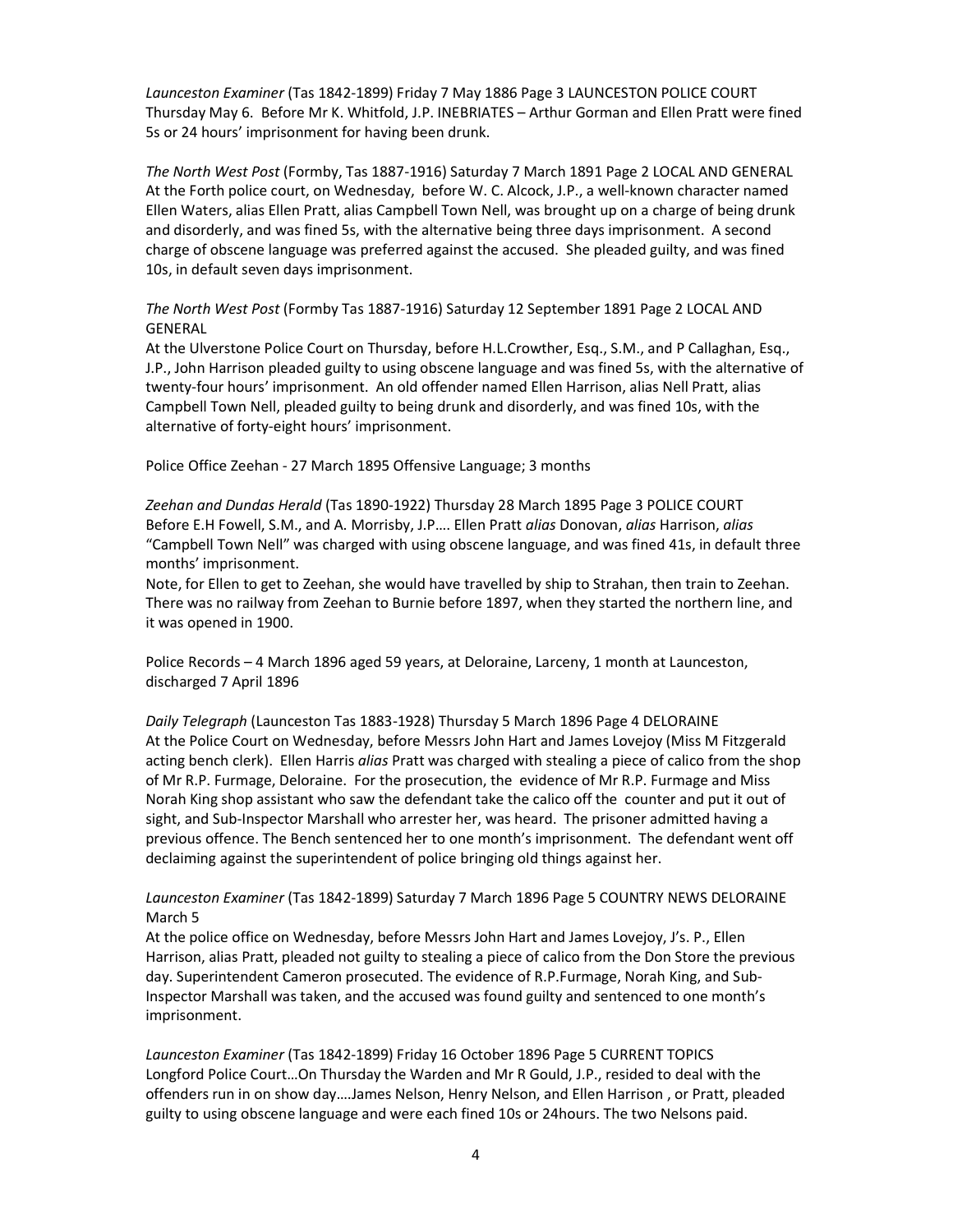Police Office Hobart – 8 June 1904 – Drunk etc. – 7 days

Police Office Hobart – 25 July 1904 – Drunk etc. – 48 hours

The North Western Advocate and the Emu Bay Times on Friday 7 October 1904, wrote the following: "DEVONPORT On Wednesday night a woman named Ellen Pratt or Harrison arrived from Deloraine by the evening train. She was under the influence of liquor, and huddled on the platform for a while. Later in the evening she was found sleeping under the verandah of the Grand Hotel by Constable Cooper, who conveyed her to the West Devonport lockup. She was charged with vagrancy at the Police court yesterday morning, before Mr A.J. Stokes, J.P., and sentenced to a week's imprisonment.'

Police Office Launceston – 12 January 1905 – Drunk etc. – 24 hours

In the Examiner, Launceston Tasmania on Friday 13 January 1905 POLICE COURT – Yesterday morning, at this court, Ellen Pratt, an old woman, was fined 5s, with the option of 24 hours, for having been drunk and incapable in Cameron Street the previous day.

In 'A History of Oatlands & Jericho' by K.R.von Steiglitz, OBE, published 19 March, 1960 on page 73 under Memories of Inglewood – Alfred Burbury, it was written…"In Oatlands in my younger days there were 7 hotels and 2 breweries, 7 general stores, 3 or 4 blacksmiths' shops, and 2 carpenters. Every pub had its skittle alley then, and a sound of revelry was commonly heard coming from them; the strident voices of the old hands blending with the shrill tones of the village viragos – some of whom made matters a bit too hot in the taproom. The only way they could be got to the lock up was in a wheelbarrow, one policeman wheeling and the other with a hammerlock on the singing shouting lady. Old Nell Pratt was known to everyone."

Ellen was admitted to the Launceston Benevolent Asylum on 3 April 1909. She was discharged to work on 23 April 1909. (NS1172-1-1 Page 140)

Ellen Harrison was re-admitted to the Launceston Invalid Depot on 01 May 1909 (see NS1172-1-1 Page 141) and died there on 08 August 1909. (see NS1172-1-1 Page 144) Her details on admission were

| Names:           | Harrison, Ellen          |
|------------------|--------------------------|
| No:              | 296                      |
| Age:             | 64v                      |
| Civil Condition: | F.S. (ie Female Servant) |
| Religion:        | Roman                    |
| Ship:            | Martin Luther            |
| Birthplace:      | Ireland                  |

NB: There was no Ellen Harrison aboard the Martin Luther; Ellen Donovan arrived on the Martin Luther; and married John Pratt at Ross. Ellen's age was closer to 74y than 64y – using her age on her Convict Indent

Her details on her death were:

| Names:                       | Harrison, Ellen                                                                               |
|------------------------------|-----------------------------------------------------------------------------------------------|
| Ship:                        | Martin Luther                                                                                 |
| From What District Admitted: | Lton (Launceston)                                                                             |
| Date of Admission:           | 1/5/1909                                                                                      |
| Date of Discharge:           | 8/8/1909                                                                                      |
| Remarks:                     | Died                                                                                          |
|                              | Launceston Benevolent Asylum (NG1172) Register of Admissions and Discharges 01 Jan 1898 to 30 |
|                              | Apr 1915 Item Number: NG1172/1/1 Location: Hobart A 63 4 Copy Number: Z3099                   |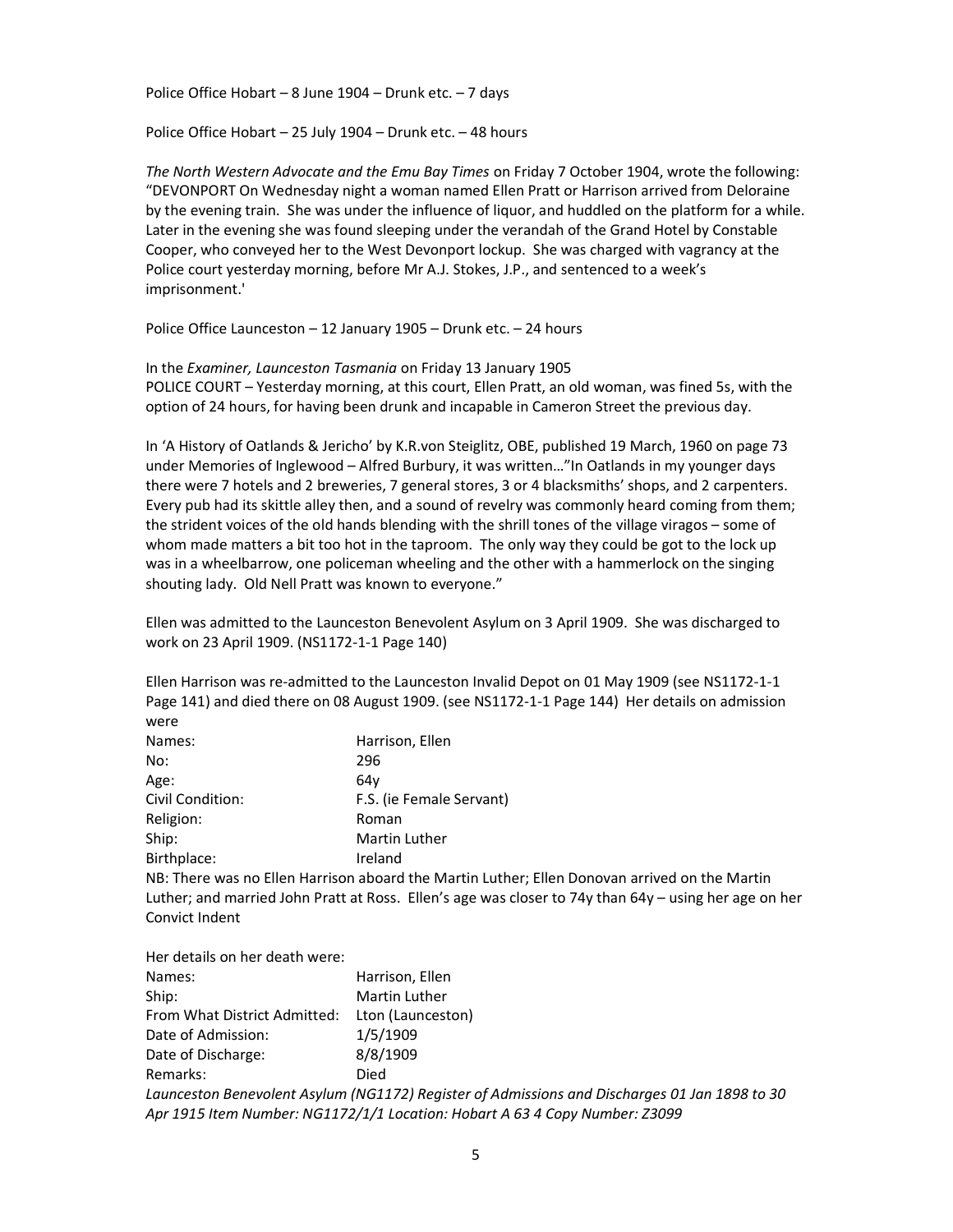Ellen Harrison was buried in Carr Villa Memorial Park, Launceston Date of Burial: 09 Aug 1909 Age: 65y Area: Monumental Location: Section A Number: 598

The Martin Luther was the second last female convict ship from Ireland and the third last female convict ship to Australia.

In her book 'Abandoned Women' Lucy Frost writes on paged 198

 "Some women seem to have given up on themselves before they even sailed, yielding to transportation as if to fate and living out their lives in an alcoholic stupor'…She continued her directionless life, showing up again and again the police courts for being drunk and disorderly… If she had remained in Scotland, had never been transported, it's hard to say how her life would have been much different"..

Although the above quote relates to another convict, who had arrived from Scotland, it sums up Ellen very well. If she had remained in Ireland, it is probable she would have followed the same course.

Ellen Pratt nee Donovan alias 'Campbell Town Nell' is immortalised in Campbell Town in the brick Convict Trail. Her brick is next to that of her husband, John Pratt. They are numbers AO75 and AO76 and are opposite Valentine Park

## Resources:

The National Archives of Ireland: Transportation Records

| Tasmania Archives: | <b>Convict Indents</b>                       |
|--------------------|----------------------------------------------|
|                    | <b>Births Deaths and Marriages Printouts</b> |
|                    | <b>Colonial Tasmanian Family Links</b>       |
|                    | Launceston Benevolent Asylum Records         |
|                    | <b>Tasmanian Police Gazettes</b>             |
|                    | Tasmanian Pioneer Indexes 1803-1899          |

| Female Convict Resource Centre: | <b>Prison Records Ireland and Tasmania</b> |
|---------------------------------|--------------------------------------------|
|                                 | Police Records. Tasmania                   |
|                                 | List of Employers and employment dates     |

Lucy Frost 'Abandoned Women' published in 2015 by Allen & Unwin ISBN 978 176029 0 269

Trove: Australian Online Newspapers The Hobarton Mercury The Mercury, Hobart The Courier, Hobart Launceston Examiner The Cornwall Chronicle, Launceston Zeehan and Dundas Herald The North Western Advocate and the Emu Bay Times, Devonport The Tasmanian Tribune The North West Post Daily Telegraph The Tasmanian Times